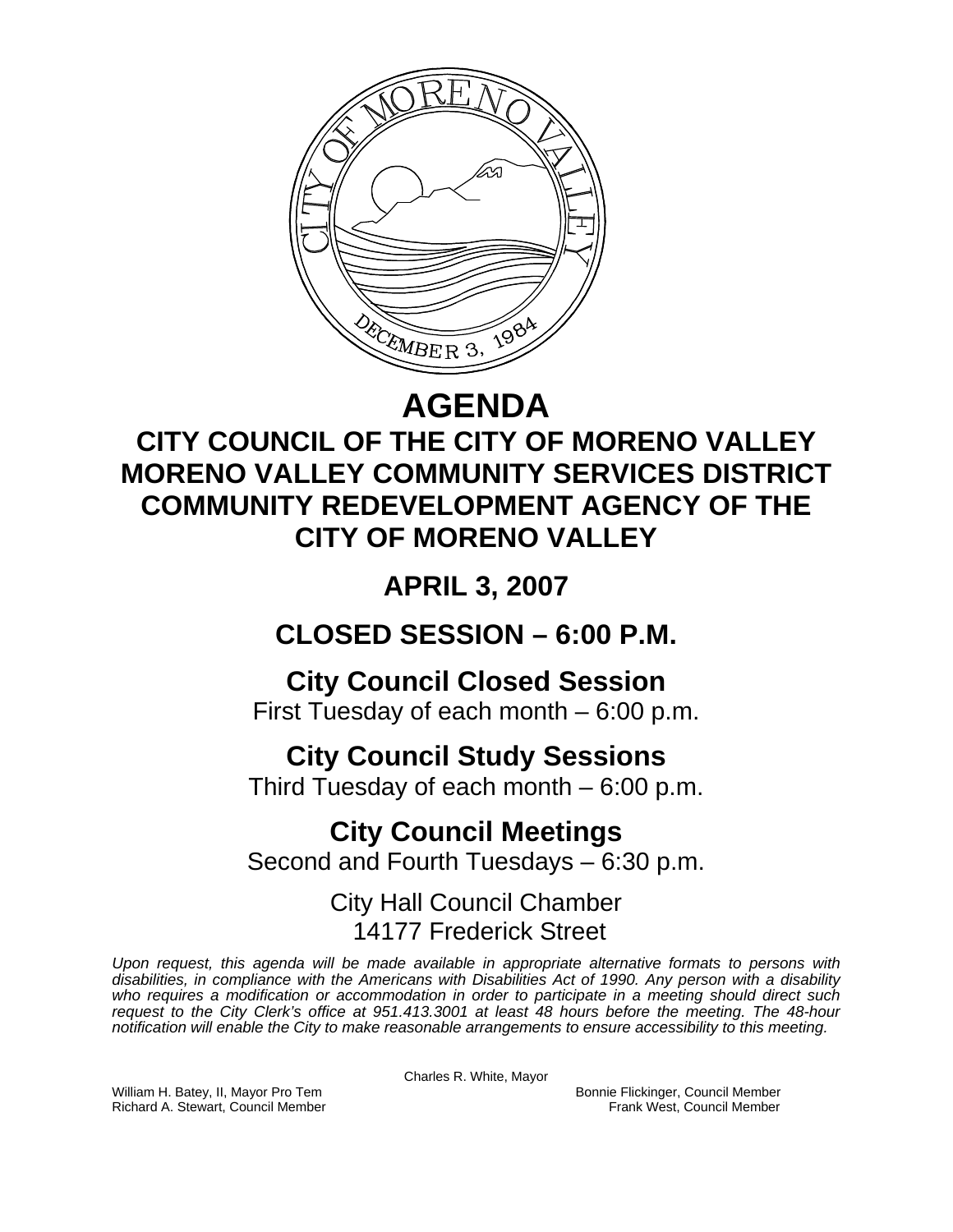### **AGENDA MORENO VALLEY CITY COUNCIL MORENO VALLEY COMMUNITY SERVICES DISTRICT COMMUNITY REDEVELOPMENT AGENCY OF THE CITY OF MORENO VALLEY CLOSED SESSION – 6:00 P.M. APRIL 3, 2007**

### **CALL TO ORDER**

#### **ROLL CALL**

## **PUBLIC COMMENTS ON MATTERS UNDER THE JURISDICTION OF THE CITY COUNCIL**

There is a three-minute time limit per person. Please complete and submit a BLUE speaker slip to the City Clerk. All remarks and questions shall be addressed to the presiding officer or to the City Council and not to any individual Council member, staff member or other person.

### **CLOSED SESSION**

A Closed Session of the City Council of the City of Moreno Valley will be held in the City Manager's Conference Room, Second Floor, City Hall. The City Council will meet in Closed Session to confer with its legal counsel regarding the following matter(s) and any additional matter(s) publicly and orally announced by the City Attorney in the Council Chamber at the time of convening the Closed Session. The Closed Session will be held pursuant to Government Code:

1) SECTION 54956.9(a) – CONFERENCE WITH LEGAL COUNSEL – EXISTING **LITIGATION** 

| a)           | Case:<br>Court:<br>Case No.: | Rados v. City of Moreno Valley, et al.<br><b>Riverside Superior Court</b><br><b>RIC 425323</b>    |
|--------------|------------------------------|---------------------------------------------------------------------------------------------------|
| b)           | Case:<br>Court:<br>Case No.: | Monaco v. City of Moreno Valley, et al.<br><b>Riverside Superior Court</b><br><b>RIC 428221</b>   |
| $\mathsf{C}$ | Case:<br>Court:<br>Case No.: | Webb v. City of Moreno Valley, et al.<br><b>Riverside Superior Court</b><br>RIC 426839            |
| d)           | Case:<br>Court:<br>Case No.: | Mireles & Beeler v. City of Moreno Valley<br><b>Riverside Superior Court</b><br><b>RIC 433878</b> |